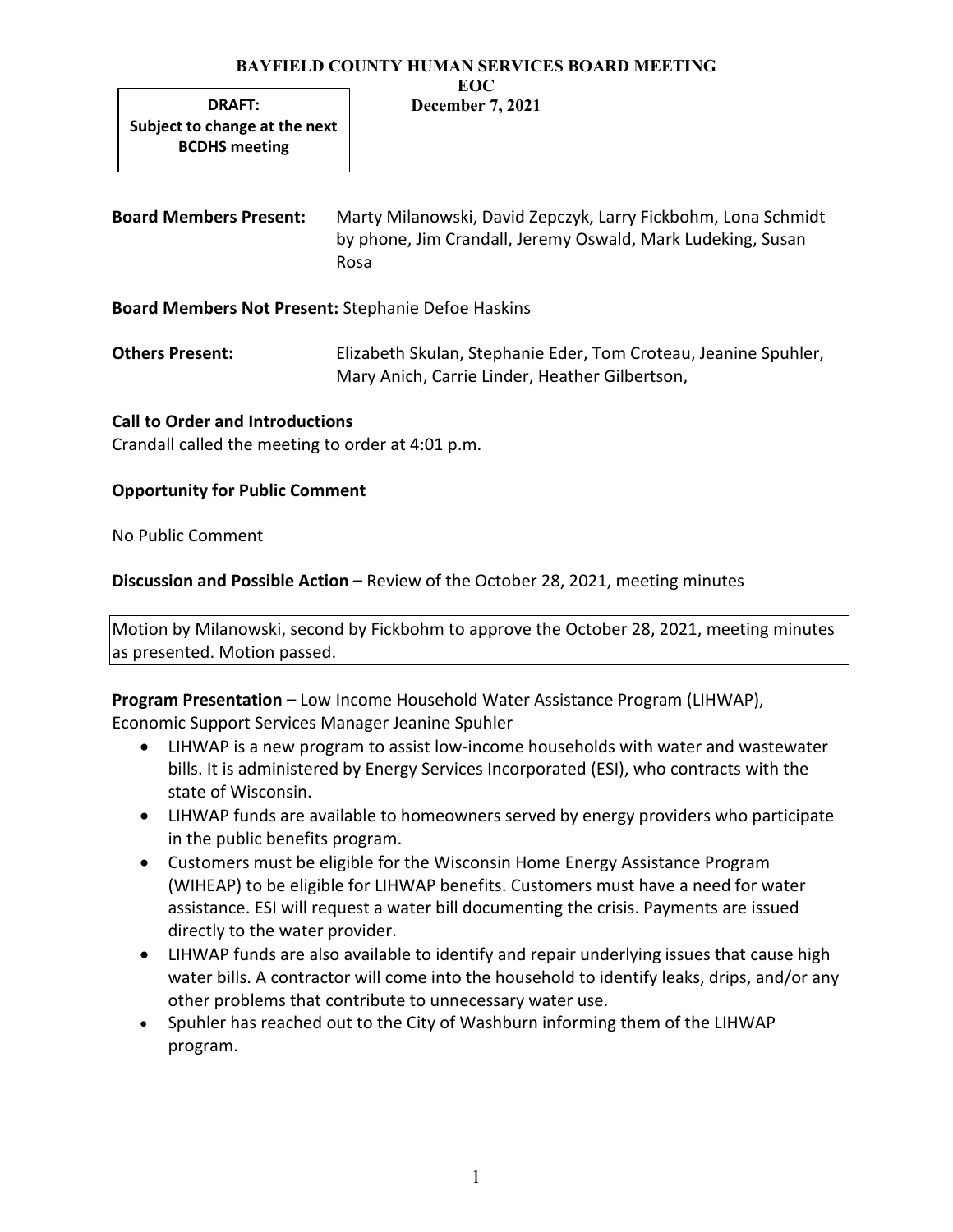### Monthly Section Reports

## Comprehensive Community Services (CCS) – Tom Croteau

- Intern Madison Atterbury started on October 6, 2021. Madison is learning about the community and how CCS connects and provides services to participants.
- Currently there are seven referrals and one discharge.
- CCS currently has 26 participants and there are six active intakes. The program is stable and continues to grow.
- Referrals are primarily being made by other sections in DHS.

## Aging & Disability Services – Carrie Linder

- 27 Adult Protection Services cases
- Five Case Management clients
- Hayley Weyers currently is working with 37 clients in Children's Long Term Care Services (CLTS).
- 25 ADRC clients
- Jamie Mackin has 68 active cases and five cases in the works for disability determinations.
- Marianne Johnson completed 144 Medicare plans during open enrollment which closed on December 7, 2021.
- 120 Home Delivered Meal participants.
- There has been a reduction in the number of Grab and Go meals distributed due to the onset of colder weather. This program will end as of December 23, 2021.
- The Barnes congregate meal site is currently open. DHS plans to open additional congregate sites in early 2022.

### Family Services – Mary Anich

- Referrals have declined slightly.
- Social Worker Melissa Huempfner who is the primary Child Protection Services worker will be on leave for three months beginning in January. All staff have taken on additional responsibilities to help carry the caseload.
- Youth Justice Case Manager Traci Olson started on November 15, 2021.
- **•** Behavioral Health Case Manager August Gordon started on December 6, 2021.
- Social Worker Lindsey Friedrich who works in Behavioral Health submitted her resignation. Lindsey's last day will be December 21, 2021.
- Anich is working on annual performance evaluations.
- Anich will complete her Supervisor Curriculum Training in December.

## Support Services – Stephanie Eder

- Human Service Receptionist Heather Doubek submitted her resignation. Heather's last day will be December 10, 2021.
- Support Staff Team has two vacancies.
- Eder is currently working with the Human Resource Director on one of the vacancies.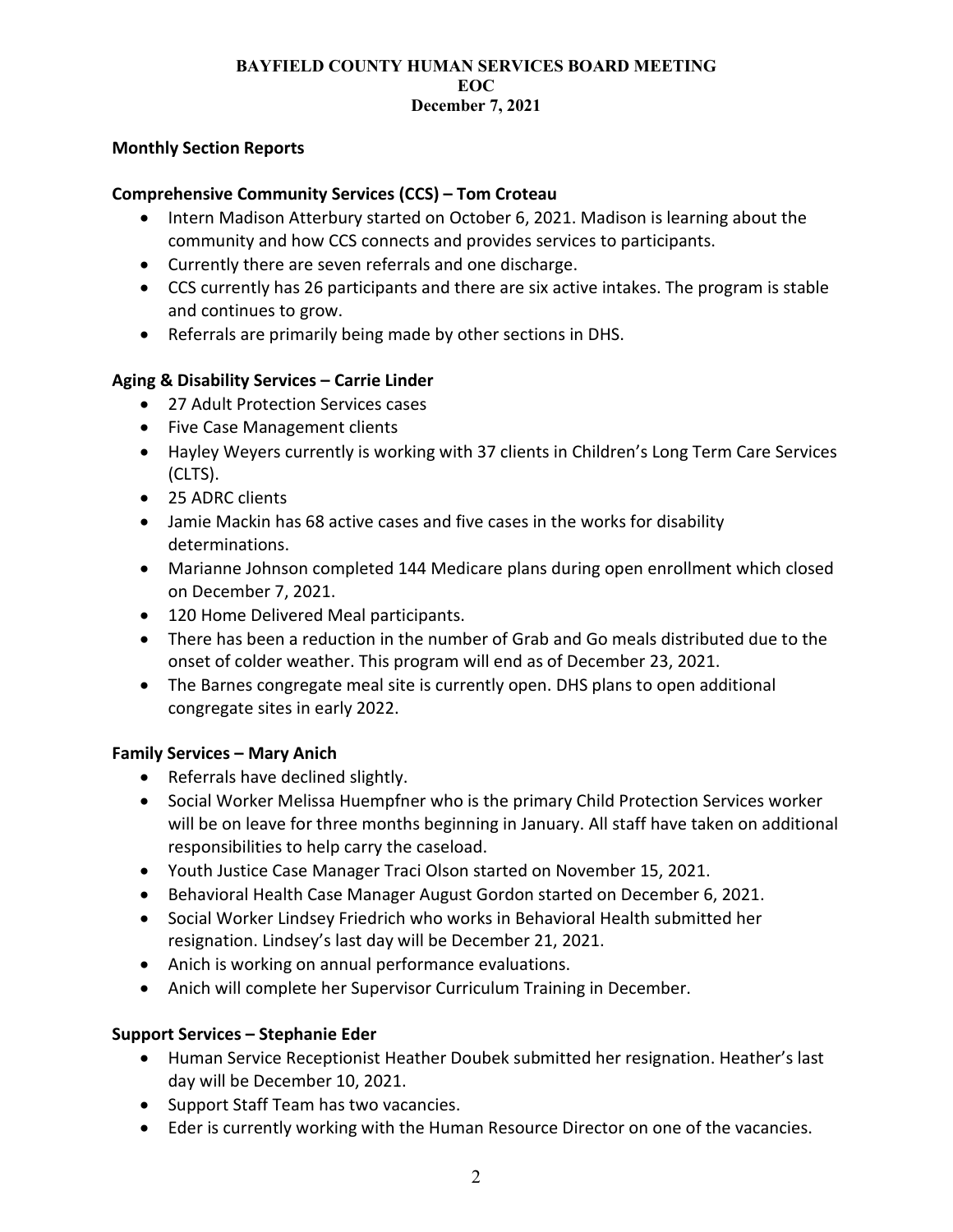- The Support Staff Team has met twice to create a task list and assign job duties to ensure all duties are assigned and to designate which staff will provide backup to each task.
- Nina Bucher, Kathy Wolfram-Moran, and Eder completed a live Excel training.
- Eder has completed annual performance evaluations.
- Eder expressed her gratitude to Michele Reiswig. Reiswig covered reception for one lunch hour so support staff could have a working lunch.

# Economic Support – Jeanine Spuhler

- Living Independently through Financial Empowerment (LIFE) is a new program funded by the American Rescue Program Act (ARPA). Eligible survivors of domestic violence will receive temporary financial assistance totaling \$3,500 over a three-month period. This program is managed through the local W2 agency. A referral through a domestic violence shelter is required to be eligible for the program.
- Emergency Foodshare benefits will be issued for December. Clients will receive the maximum amount allocated for the number of household members without regard to income.
- The State is developing a plan for when the health emergency ends. The date for ending the health emergency has been pushed forward to March 31, 2022.
- Elder Benefits Specialist Marianne Johnson has referred many of her clients to Economic Support for the Wisconsin Home Energy Assistance Program (WHEAP).
- WHEAP applicants have declined 11% compared to the same time last year; 400 applications are in progress or have been approved for the 2021-2022 heating season.
- Economic Support Specialist Aaron Kalmon completed the enhanced new worker training required by the state.
- Economic Support Specialist Audra Blanch will be on leave for three months beginning December 9, 2021. Spuhler will assume her local workload. The consortium will complete regional tasks.
- Bayfield County is recruiting for a new Economic Support Services position. New funding is available to support the position. There have been very few applicants.

## Monthly Reports

Monthly Financial and Training reports were reviewed and placed on file.

Discussion and Possible Action – Reappointment of Jim Crandall to the Aging and Disability Resource Center of the North Governing Board.

Crandall completed his term in June 2021. Crandall is currently the acting chair on this fivecounty board and is interested in serving for another three-year term. The ADRC governing board met last month and recommended Crandall for re-appointment.

Motion by Milanowski, second by Ludeking to re-appoint Crandall to the Aging and Disability Resource Center of the North Governing Board. Motion passed.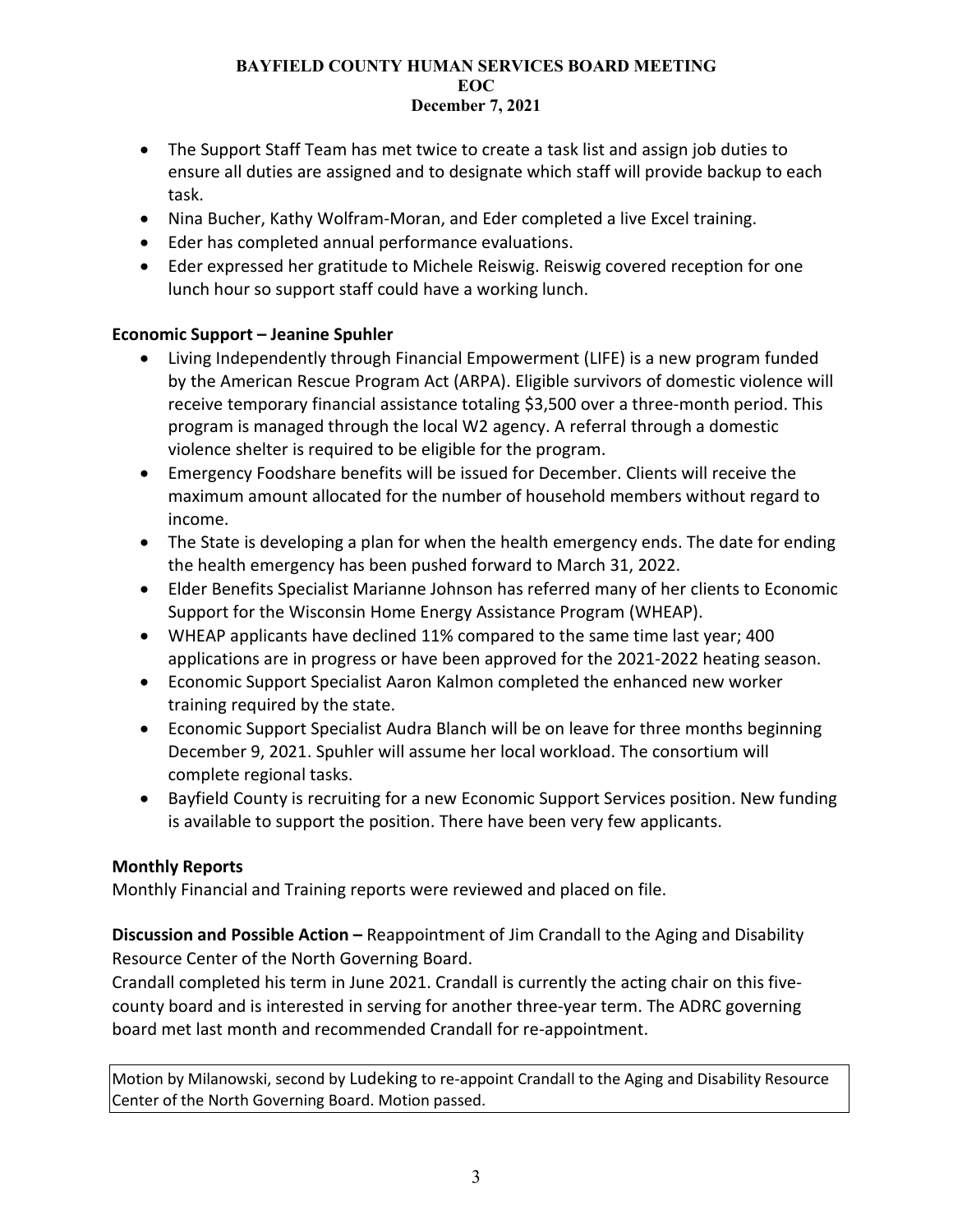Discussion and Possible Action – Review and approval of 2022 Department of Transportation 85.21 Application.

The 2022 application was reviewed by the Aging and Disability Advisory Committee. The plan is now before the Board for final approval. No changes have been made to the application since the draft application was reviewed by the Board.

Motion by Milanowski, second by Oswald to approve the 2022 Department of Transportation 85.21 application. Motion passed.

Discussion and Possible Action – Consideration, potential approval, or denial to award vendor contracts in response to the Request for Proposals in the elderly nutrition programs.

Proposals for Home Delivered Meals and Congregate Meals from Red Cliff Elderly, Lakewood's, Chartwell's, Helen Hyde, Time Out Restaurant, and Bayfield County Food Service were reviewed and discussed.

Proposals were reviewed and discussed by the Nutrition Advisory Council. The Council recommended the following awards:

- Lakewood's: Cable home delivered meals
- Chartwells: home delivered meals for several routes and Barnes bulk congregate meals
- Helen Hyde: Iron River congregate meals
- Time Out Restaurant: Washburn congregate meals on Wednesdays
- Red Cliff: Bayfield home delivered meals
- Bayfield County Food Service: Washburn congregate meals on Fridays at St. Louis school; bulk congregate meals Port Wing and Cornucopia; and Washburn home delivered meals

Additional staff will be needed to attend some of the congregate meal sites. Money has been identified in the budget to support the staff.

DHS is currently recruiting for two new home delivered meal route drivers. Vehicles have been ordered and new equipment is in the process of being procured. The two largest routes will be split into two separate routes as soon as the new drivers have been hired and trained, hopefully in January 2022.

Motion by Oswald, second by Milanowski to award vendor contracts in the elderly nutrition programs as recommended by the Nutrition Advisory Committee. Motion passed.

Discussion and Possible Action – Consideration and potential approval for proposal of sites and frequency of meals in Congregate Meal Program.